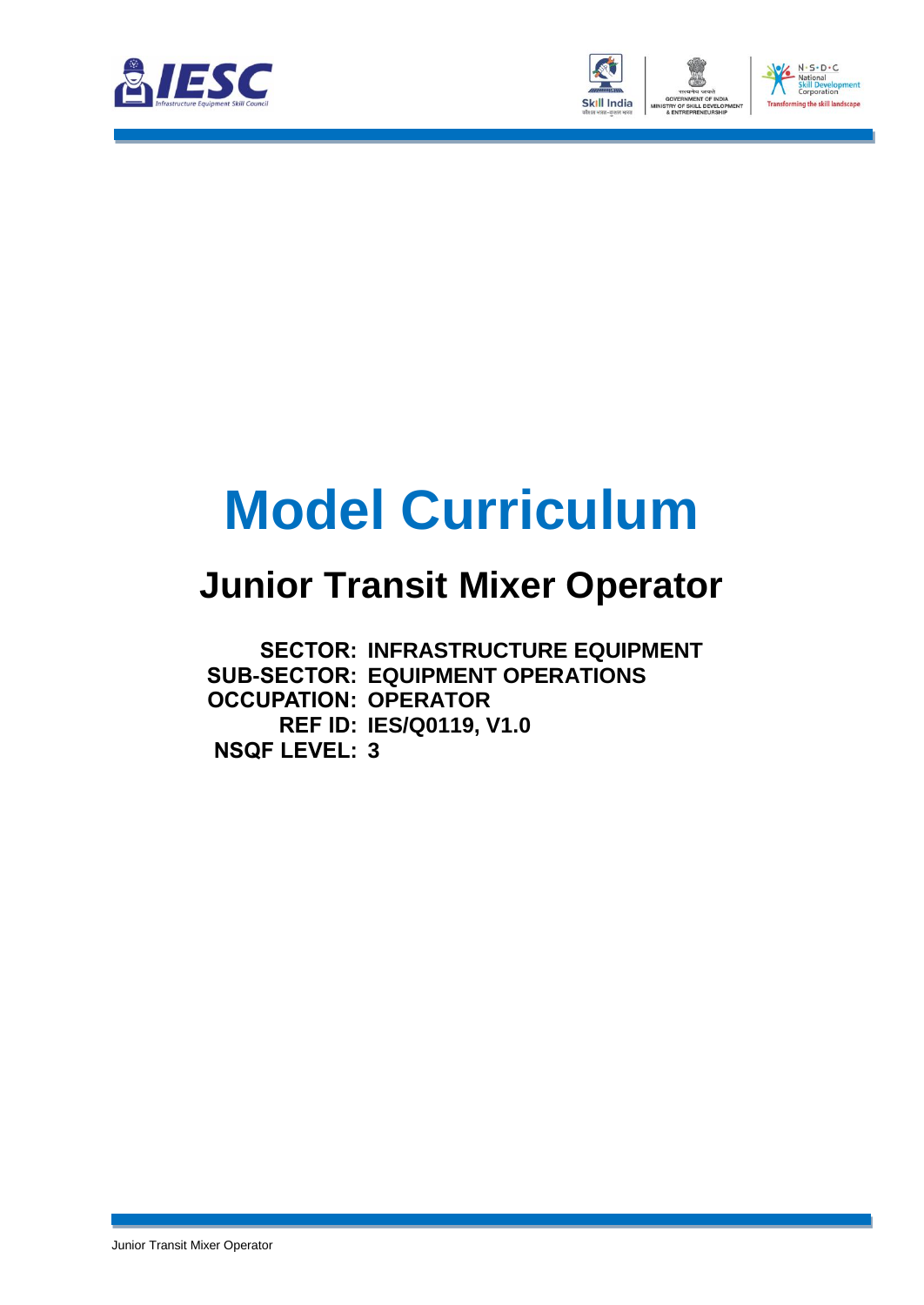



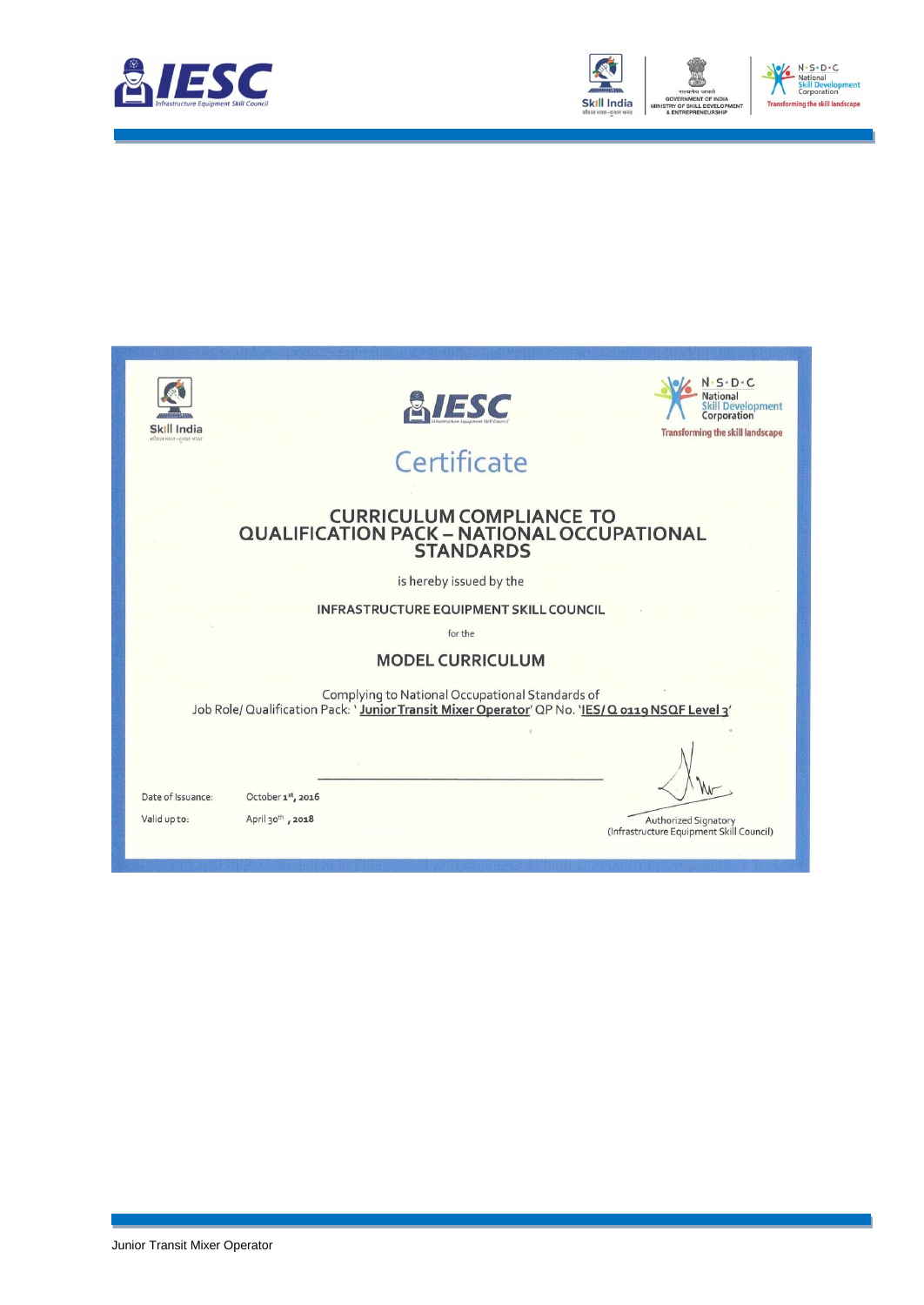



### **TABLE OF CONTENTS**

<span id="page-2-2"></span><span id="page-2-1"></span><span id="page-2-0"></span>

| 1. Curriculum                    | 01  |
|----------------------------------|-----|
| 2. Trainer Prerequisites         | 07  |
| 3. Annexure: Assessment Criteria | 08. |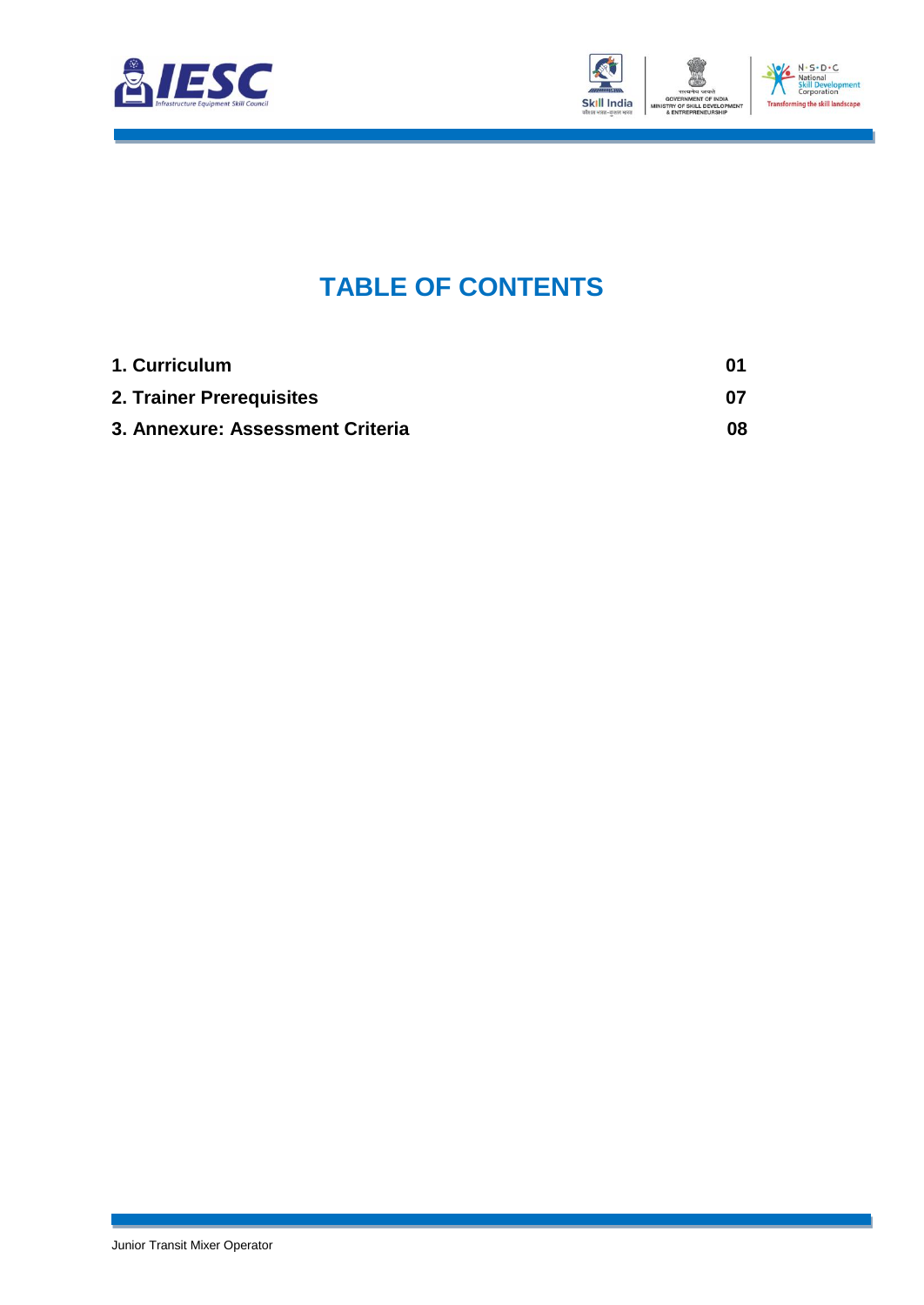



## <span id="page-3-0"></span>**[Junior Transit Mixer](#page-2-0)  [Operator](#page-2-0)**

**CURRICULUM / SYLLABUS**

This program is aimed at training candidates for the job of a "Junior Transit Mixer Operator", in the "Infrastructure Equipment" Sector/Industry and aims at building the following key competencies amongst the learner

| <b>Program Name</b>                              | <b>Junior Transit Mixer Operator</b>                                                          |                                                                                                                                                                                                                                                                                                                                                                                                                                                                                                                                                                                                                                                                                                                                                                                                                                                                                                                                                                                                                      |  |  |  |
|--------------------------------------------------|-----------------------------------------------------------------------------------------------|----------------------------------------------------------------------------------------------------------------------------------------------------------------------------------------------------------------------------------------------------------------------------------------------------------------------------------------------------------------------------------------------------------------------------------------------------------------------------------------------------------------------------------------------------------------------------------------------------------------------------------------------------------------------------------------------------------------------------------------------------------------------------------------------------------------------------------------------------------------------------------------------------------------------------------------------------------------------------------------------------------------------|--|--|--|
| <b>Qualification Pack Name</b><br>& Reference ID | <b>IES/Q0119</b>                                                                              |                                                                                                                                                                                                                                                                                                                                                                                                                                                                                                                                                                                                                                                                                                                                                                                                                                                                                                                                                                                                                      |  |  |  |
| <b>Version No.</b>                               | 1.0                                                                                           | 01 June 2017<br><b>Version Update Date</b>                                                                                                                                                                                                                                                                                                                                                                                                                                                                                                                                                                                                                                                                                                                                                                                                                                                                                                                                                                           |  |  |  |
| <b>Pre-requisites to</b><br><b>Training</b>      | Preferably Class 8th Standard<br>Certification Training in Transit Mixer Operations preferred |                                                                                                                                                                                                                                                                                                                                                                                                                                                                                                                                                                                                                                                                                                                                                                                                                                                                                                                                                                                                                      |  |  |  |
| <b>Training Outcomes</b>                         | $\bullet$<br>$\bullet$<br>documents.<br>work site                                             | After completing this programme, participants will be able to:<br>Assist in carrying out pre-operation checks on a transit<br>mixer. General introduction to transit mixer, basic working of<br>concrete mixers, engine, hydraulic and electrical systems,<br>operational controls and instrument panel, preparing machine<br>and related systems for operations<br>Assist in operating a transit mixer. Properties of materials<br>cement and aggregates, starting of transit mixer, loading of<br>materials, monitoring and regulating mixing, discharging of<br>concrete, shutting down the mixer; post-operative checks<br>Assist in carrying out regular maintenance of a transit<br>mixer. General maintenance procedures and periodic service<br>schedule; common faults and their diagnosis; reports and<br>Comply with worksite health and safety guidelines. Health,<br>safety and environment policies; personal protective equipment,<br>fire-fighting equipment, basic first aid for common injuries at |  |  |  |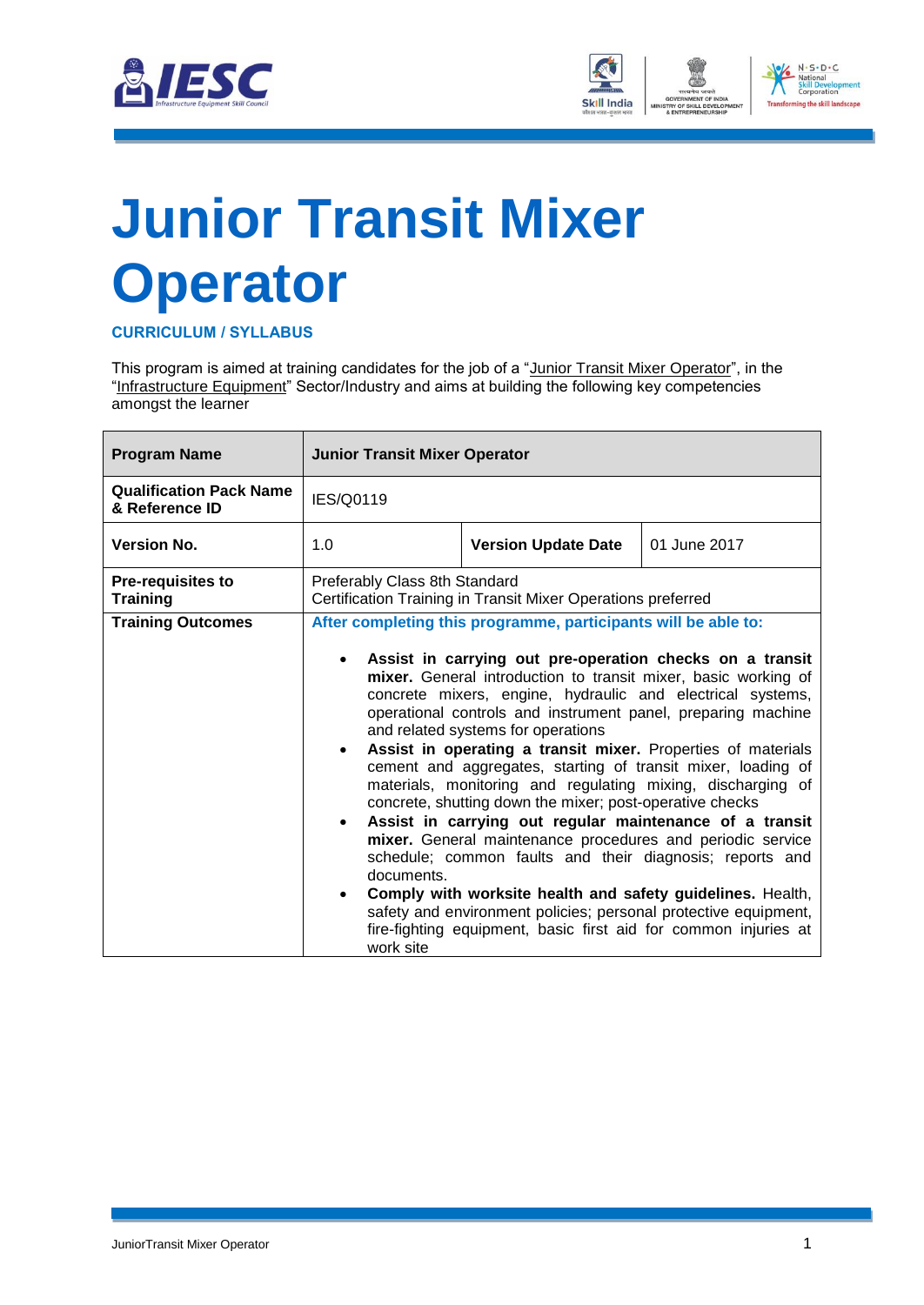



This course encompasses  $\underline{4}$  out of  $\underline{4}$  National Occupational Standards (NOS) of "<u>Junior Transit Mixer</u> **Operator**" Qualification Pack issued by "Infrastructure Equipment Skill Council".

| Sr.<br><b>Module</b><br><b>Key Learning Outcomes</b>                                                                                                                                                                                                                                                                                                                                                                                                                                                                                                                                                                                                                                                                                                                                                                                                                                                                                                                                                                                                                                                                                                                                                                                                                                                                                                                                                                                                                                                                                                                                                                                                                                                                                                                                                                                                                                                                                                                                                                                                                                                                                                                                                                                 | <b>Equipment Required</b>                                                                                                                                                                                                                                                |
|--------------------------------------------------------------------------------------------------------------------------------------------------------------------------------------------------------------------------------------------------------------------------------------------------------------------------------------------------------------------------------------------------------------------------------------------------------------------------------------------------------------------------------------------------------------------------------------------------------------------------------------------------------------------------------------------------------------------------------------------------------------------------------------------------------------------------------------------------------------------------------------------------------------------------------------------------------------------------------------------------------------------------------------------------------------------------------------------------------------------------------------------------------------------------------------------------------------------------------------------------------------------------------------------------------------------------------------------------------------------------------------------------------------------------------------------------------------------------------------------------------------------------------------------------------------------------------------------------------------------------------------------------------------------------------------------------------------------------------------------------------------------------------------------------------------------------------------------------------------------------------------------------------------------------------------------------------------------------------------------------------------------------------------------------------------------------------------------------------------------------------------------------------------------------------------------------------------------------------------|--------------------------------------------------------------------------------------------------------------------------------------------------------------------------------------------------------------------------------------------------------------------------|
| No.<br>1<br><b>Acquire</b><br><b>Assist in carrying out</b><br>Organisational<br><b>Context:</b><br>$\bullet$<br>pre-operation checks<br>working knowledge of the following:<br>on a transit mixer<br>Organisation structure, reporting and<br>$\bullet$<br>escalation line.<br><b>Theory Duration</b><br>Performance<br>standards<br>and<br>$\bullet$<br>(hh:mm)<br>procedures in the company.<br>12:00<br>Work target and review mechanism<br>$\bullet$<br><b>Practical Duration</b><br>with supervisor<br>(hh:mm)<br>Location and process for storage and<br>$\bullet$<br>24:00<br>disposal of waste.<br>$\bullet$<br><b>Corresponding</b><br><b>NOS</b><br><b>Technical Knowledge: Understand the</b><br><b>Code</b><br>fundamentals of the following:<br>$\bullet$<br><b>IES/N0155</b><br>Different types of concrete mixers,<br>$\bullet$<br>features and performance.<br>Components of concrete mixer and its<br>$\bullet$<br>functioning.<br>Basic working of engine and all sub<br>$\bullet$<br>systems;<br>Transmission, Steering<br>$\circ$<br>Hydraulic & Electrical.<br>$\circ$<br>switches<br>Controls,<br>levers,<br>and<br>$\bullet$<br>instrument panel & fuse box<br>Procedure for filling and topping up of<br>$\bullet$<br>fuel, coolant, oils<br>Method of greasing and lubrication.<br>$\bullet$<br>Optimal<br>working<br>condition<br>οf<br>$\bullet$<br>components and monitoring systems<br>Skills - Core & Professional. Acquire<br>the ability to:<br>Read<br>&<br>understand<br>general<br>$\bullet$<br>instructions/guidelines<br>related<br>to<br>equipment & worksite ops.<br>Write and record any incidents &<br>deviations on the prescribed formats.<br>Orally communicate information &<br>instructions to co-workers in a clear<br>and concise manner.<br>Plan and organise work related tasks<br>with all concerned in most efficient<br>and cost effective way.<br><b>Performance</b><br>Criteria:<br><b>Execute</b><br>the<br>following tasks and procedures:<br>Examine the machine to ensure there<br>are no cracks in the body and<br>leakages.<br>Assist in checking all fluid levels in the<br>$\bullet$<br>transmission<br>engine,<br>&<br>hydraulic<br>systems; top up where necessary | Transit<br>Mixer/Self<br>Loading<br>Concrete<br>Mixer(SLCM)<br>with<br>standard tools<br>and<br>equipment.<br><b>Class</b><br>with<br>room<br>audio-video system<br>Manufacturers O and<br>M Manual & Video<br>Safety video<br>PPE Items & Safety<br>Gear<br>Open ground |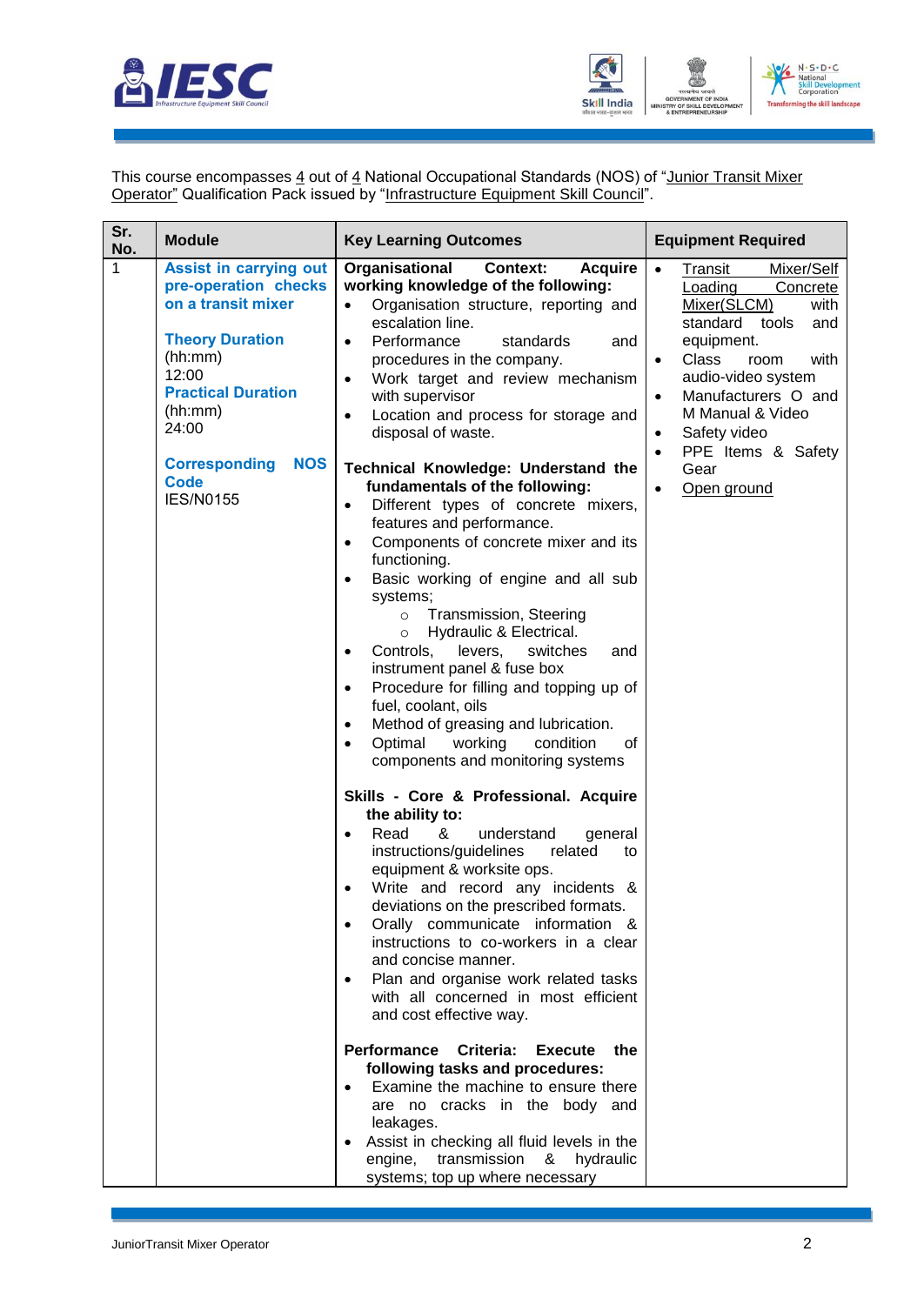





| Sr.<br>No.     | <b>Module</b>                                                                                                                                                                          | <b>Equipment Required</b><br><b>Key Learning Outcomes</b>                                                                                                                                                                                                                                                                                                                                                                                                                                                                                                                                                                                                                                                                                                                                                                                                                                                                                                                                                                                                                                                                                                                                                                                                                                                                                                                                                                                                                                                                                            |                                                                                                                                                                                                                                                                                                                                                                                                          |
|----------------|----------------------------------------------------------------------------------------------------------------------------------------------------------------------------------------|------------------------------------------------------------------------------------------------------------------------------------------------------------------------------------------------------------------------------------------------------------------------------------------------------------------------------------------------------------------------------------------------------------------------------------------------------------------------------------------------------------------------------------------------------------------------------------------------------------------------------------------------------------------------------------------------------------------------------------------------------------------------------------------------------------------------------------------------------------------------------------------------------------------------------------------------------------------------------------------------------------------------------------------------------------------------------------------------------------------------------------------------------------------------------------------------------------------------------------------------------------------------------------------------------------------------------------------------------------------------------------------------------------------------------------------------------------------------------------------------------------------------------------------------------|----------------------------------------------------------------------------------------------------------------------------------------------------------------------------------------------------------------------------------------------------------------------------------------------------------------------------------------------------------------------------------------------------------|
| $\overline{2}$ | Assist in operating a                                                                                                                                                                  | Assist in checking water system for<br>leaks and clean water pump filter if<br>required.<br>Clean<br>the<br>mixer<br>drum<br>$\bullet$<br>as<br>per<br>instructions<br>Inspect all greasing points and pivots<br>$\bullet$<br>and ensure lubrication.<br>Check all controls, gauges, lights and<br>$\bullet$<br>horns are functional.<br>Assist in maintaining a log book to<br>$\bullet$<br>record all actions done before starting.<br>Organisational<br><b>Context:</b><br><b>Acquire</b>                                                                                                                                                                                                                                                                                                                                                                                                                                                                                                                                                                                                                                                                                                                                                                                                                                                                                                                                                                                                                                                         | Transit<br>Mixer/Self<br>$\bullet$                                                                                                                                                                                                                                                                                                                                                                       |
|                | transit mixer.<br><b>Theory Duration</b><br>(hh:mm)<br>10:00<br><b>Practical Duration</b><br>(hh:mm)<br>20:00<br><b>Corresponding</b><br><b>NOS</b><br><b>Code</b><br><b>IES/N0156</b> | working knowledge of the following:<br>Procedures and guidelines related to<br>breakdown & maintenance services.<br>Location of tools and equipment and<br>$\bullet$<br>procedure for issue and return.<br>Safety policy of the organisation and<br>$\bullet$<br>emergency drills.<br>Technical Knowledge. Understand the<br>fundamentals of the following:<br>Type and grade of materials; cement<br>$\bullet$<br>aggregates sand and mixture.<br><b>Specs</b><br>and<br>features/performance/<br>$\bullet$<br>output of the machine/mixer.<br>Procedure for turning on and off the<br>$\bullet$<br>transit mixer.<br>Various hand signals and safety &<br>$\bullet$<br>emergency signs on road & work site<br>Skills - Core & Professional. Acquire<br>the ability to:<br>In addition to core and generic skills<br>listed above<br>Interpret signage on road and at work<br>٠<br>site operations correctly.<br>Use<br>correct<br>terminology<br>while<br>$\bullet$<br>interacting with others at site<br>Plan work schedule in time bound and<br>$\bullet$<br>cost effective way.<br>Identify operational slow-downs and<br>$\bullet$<br>take timely remedial action.<br>Performance<br>Criteria.<br><b>Execute</b><br>the<br>following tasks and procedures:<br><b>Loading of Materials.</b><br>Inspect work site for loose soil,<br>$\bullet$<br>marshy patches etc where mixer can<br>get stuck.<br>Assist in loading correct proportions of<br>$\bullet$<br>aggregates- cement, water.<br>Check for correct drum rotation during<br>$\bullet$ | Loading<br>Concrete<br>Mixer(SLCM)<br>with<br>standard<br>tools<br>and<br>equipment.<br>Adequate stocks<br>of<br>$\bullet$<br>cement,<br>sand<br>and<br>other aggregates.<br><b>Class</b><br>room<br>with<br>$\bullet$<br>audio-video system<br>Manufacturers O and<br>$\bullet$<br>M Manual & Video<br>Safety video<br>$\bullet$<br>PPE Items & Safety<br>$\bullet$<br>Gear<br>Open ground<br>$\bullet$ |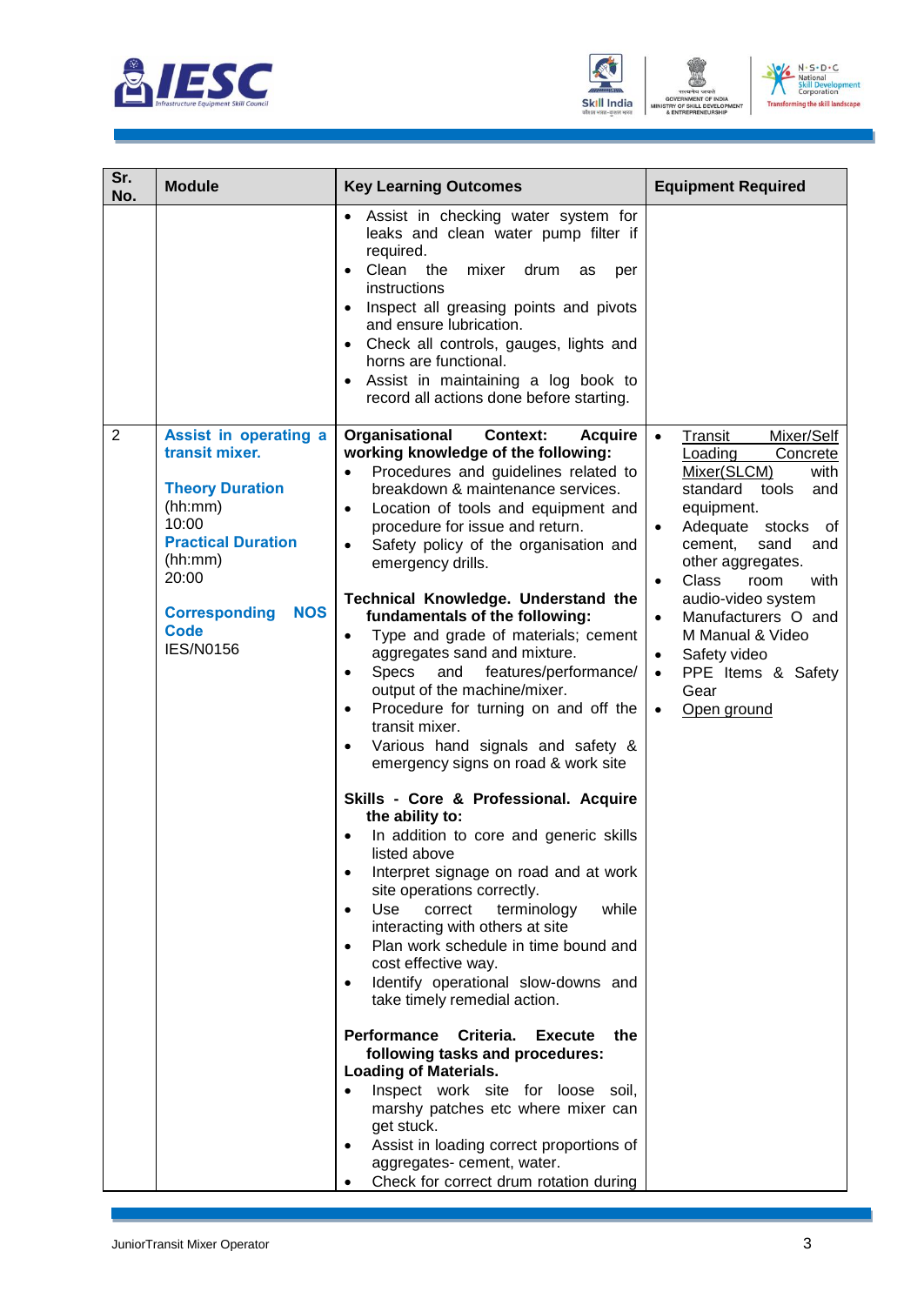





| Sr.<br>No. | <b>Module</b>                                                                                                                                                                                                                                      | <b>Key Learning Outcomes</b>                                                                                                                                                                                                                                                                                                                                                                                                                                                                                                                                                                                                                                                                                                                                                                                                                                                                                                                                                                                                                                                                                                                                                                                                                                                                                                                                                                              | <b>Equipment Required</b>                                                                                                                                                                                                                                                                                                              |  |
|------------|----------------------------------------------------------------------------------------------------------------------------------------------------------------------------------------------------------------------------------------------------|-----------------------------------------------------------------------------------------------------------------------------------------------------------------------------------------------------------------------------------------------------------------------------------------------------------------------------------------------------------------------------------------------------------------------------------------------------------------------------------------------------------------------------------------------------------------------------------------------------------------------------------------------------------------------------------------------------------------------------------------------------------------------------------------------------------------------------------------------------------------------------------------------------------------------------------------------------------------------------------------------------------------------------------------------------------------------------------------------------------------------------------------------------------------------------------------------------------------------------------------------------------------------------------------------------------------------------------------------------------------------------------------------------------|----------------------------------------------------------------------------------------------------------------------------------------------------------------------------------------------------------------------------------------------------------------------------------------------------------------------------------------|--|
|            |                                                                                                                                                                                                                                                    | mixing.<br><b>Discharging of Concrete.</b><br>Guide operator in parking the mixer on<br>$\bullet$<br>firm level ground<br>Assist in positioning for discharging<br>$\bullet$<br>the concrete safely at the desired<br>location.<br>Clean bucket, drum and concrete skid<br>$\bullet$<br>as per instructions.<br>Assist in removing attachments after<br>$\bullet$<br>use as per instructions.<br>Inspect for damages; leaks etc and<br>$\bullet$<br>report / take appropriate action.                                                                                                                                                                                                                                                                                                                                                                                                                                                                                                                                                                                                                                                                                                                                                                                                                                                                                                                     |                                                                                                                                                                                                                                                                                                                                        |  |
| 3          | <b>Assist</b><br>in<br>regular<br>of<br>maintenance<br>a<br>transit mixer.<br><b>Theory Duration</b><br>(hh:mm)<br>12:00<br><b>Practical Duration</b><br>(hh:mm)<br>26:00<br><b>Corresponding</b><br><b>NOS</b><br><b>Code</b><br><b>IES/N0157</b> | Organisational<br><b>Context:</b><br><b>Acquire</b><br>working knowledge of the following:<br>Emergency organisation structure and<br>$\bullet$<br>maintenance policy.<br>Location<br>of<br>special<br>tools<br>and<br>$\bullet$<br>equipment/ accessories.<br>Technical Knowledge. Understand the<br>fundamentals of the following:<br>Maintenance and service Schedule<br>including related checklists<br>$\bullet$<br>Common defects and general causes<br>for breakdown.<br>Skills - Core & Professional. Acquire<br>the ability to:<br>In addition to core and generic skills<br>$\bullet$<br>listed above;<br>Plan maintenance & servicing keeping<br>$\bullet$<br>operational needs in mind.<br>Criteria.<br>Performance<br><b>Execute</b><br>the<br>following tasks and procedures:<br><b>Routine</b><br><b>Maintenance:</b><br>Clean<br>$\bullet$<br>machine outside and inside<br>Clean air filter, replenish lubes and<br>$\bullet$<br>coolants as necessary<br>Lubricate/grease<br>the<br>all<br>moving<br>$\bullet$<br>joints/pins and pivot points.<br>Check battery electrolyte levels and<br>terminals.<br>Check wheel rim and<br>nuts for<br>tightness, tyre pressure.<br><b>Basic Trouble Shooting:</b><br>Place<br>machine correctly and safely using<br>supports as necessary.<br>Assist in diagnosing the defect/<br>problem and rectify; if need be seek<br>advice from supervisor. | Transit<br>Mixer/Self<br>$\bullet$<br>Loading<br>Concrete<br>with<br>Mixer(SLCM)<br>standard tools<br>and<br>equipment.<br>Class<br>with<br>room<br>audio-video system<br>Manufacturers O and<br>$\bullet$<br>M Manual & Video<br>Safety video<br>$\bullet$<br>PPE Items & Safety<br>$\bullet$<br>Gear<br>Lab/workshop/covered<br>shed |  |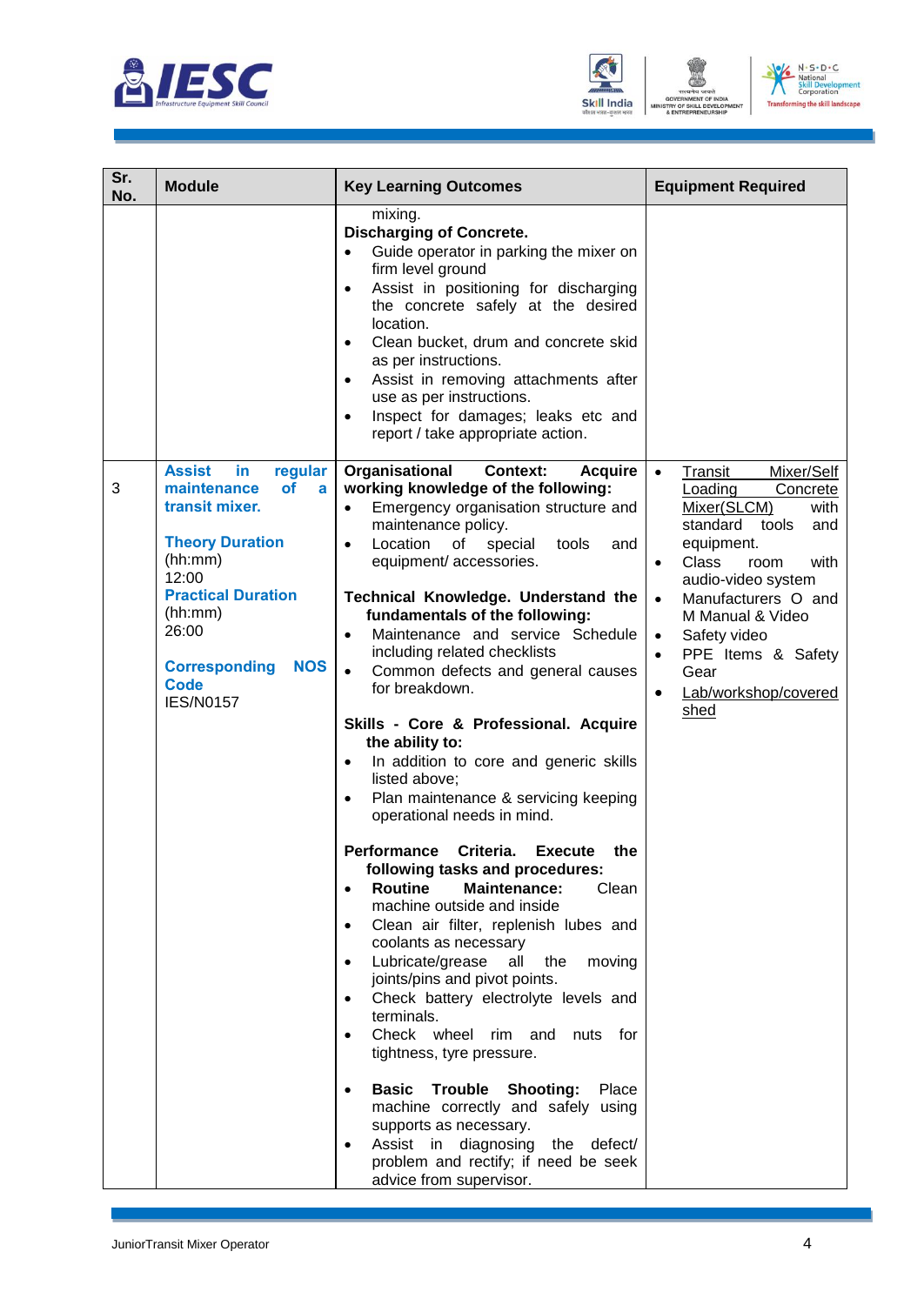





| Sr.<br>No.     | <b>Module</b>                                                                                                                                                                                                                                                     | <b>Key Learning Outcomes</b>                                                                                                                                                                                                                                                                                                                                                                                                                                                                                                                                                                                                                                                                                                                                                                                                                                                                                                                                                                                                                                                                                                                                                                                                                                                                                                                                                                                                                                                                                                                                                                                                                                                                                                                                                                                         | <b>Equipment Required</b>                                                                                                                                                                                                                                                                                                    |
|----------------|-------------------------------------------------------------------------------------------------------------------------------------------------------------------------------------------------------------------------------------------------------------------|----------------------------------------------------------------------------------------------------------------------------------------------------------------------------------------------------------------------------------------------------------------------------------------------------------------------------------------------------------------------------------------------------------------------------------------------------------------------------------------------------------------------------------------------------------------------------------------------------------------------------------------------------------------------------------------------------------------------------------------------------------------------------------------------------------------------------------------------------------------------------------------------------------------------------------------------------------------------------------------------------------------------------------------------------------------------------------------------------------------------------------------------------------------------------------------------------------------------------------------------------------------------------------------------------------------------------------------------------------------------------------------------------------------------------------------------------------------------------------------------------------------------------------------------------------------------------------------------------------------------------------------------------------------------------------------------------------------------------------------------------------------------------------------------------------------------|------------------------------------------------------------------------------------------------------------------------------------------------------------------------------------------------------------------------------------------------------------------------------------------------------------------------------|
|                |                                                                                                                                                                                                                                                                   | Documentation & Reporting: Assist<br>$\bullet$<br>in maintaining records/documents.<br>Report defects and problems in time<br>$\bullet$<br>and escalate as necessary                                                                                                                                                                                                                                                                                                                                                                                                                                                                                                                                                                                                                                                                                                                                                                                                                                                                                                                                                                                                                                                                                                                                                                                                                                                                                                                                                                                                                                                                                                                                                                                                                                                 |                                                                                                                                                                                                                                                                                                                              |
| $\overline{4}$ | <b>Comply with Worksite</b><br><b>Health</b><br><b>Safety</b><br>and<br><b>Guidelines</b><br><b>Theory Duration</b><br>(hh:mm)<br>06:00<br><b>Practical Duration</b><br>(hh:mm)<br>10:00<br><b>NOS</b><br><b>Corresponding</b><br><b>Code</b><br><b>IES/N7601</b> | Organisational<br>Context.<br><b>Acquire</b><br>working knowledge of the following:<br>Health, safety, environmental (HSE)<br>$\bullet$<br>guidelines<br>policies<br>and<br>of l<br>the<br>company & their importance<br>Contact<br>details<br>of<br>personnel<br>$\bullet$<br>responsible for HSE related matters &<br>in case of emergencies.<br>Location of first aid room / station and<br>$\bullet$<br>assembly points.<br>Reporting channel and documentation<br>$\bullet$<br>procedure for all HSE related matters.<br>Technical Knowledge. Understand the<br>fundamentals of the following:<br>OEMs guidelines for health, safety<br>$\bullet$<br>and security requirements.<br>Types,<br>and<br>importance<br>use<br>οf<br>$\bullet$<br>Personal Protective Equipment (PPE)<br>Types of common hazards and risks<br>$\bullet$<br>at worksite and preventive measures.<br>In case of emergencies procedure to<br>$\bullet$<br>stop/ shut down machinery.<br>Common<br>injuries and appropriate<br>$\bullet$<br>basic first aid treatment.<br>Firefighting<br><b>Basic</b><br>equipment:<br>$\bullet$<br>knowledge of handling and<br>using<br>them.<br>Guidelines for transport, storage and<br>disposal of hazardous materials and<br>waste<br>Safety signs/symbols and warnings<br>$\bullet$<br>used in worksites and their meaning<br>Skills - Core & Professional. Acquire<br>the ability to:<br>Use correct PPE and other safety gear<br>$\bullet$<br>while in the work site.<br><b>Performance</b><br>Criteria.<br><b>Execute</b><br>the<br>following tasks and procedures:<br>Comply<br>with<br>safety,<br>health,<br>$\bullet$<br>environment and<br>security<br>related<br>regulations & guidelines at work.<br>Correct use of Personal Protective<br>$\bullet$<br>Equipment (PPE) and other safety | Transit Mixer /SLMC<br>$\bullet$<br>with<br>standard<br>tools<br>and equipment<br><b>Class</b><br>room<br>with<br>$\bullet$<br>audio-video system<br>Organisation's ESH /<br>$\bullet$<br>Safety video<br>PPE Items & Safety<br>$\bullet$<br>Gear<br>Firefighting equipment<br>& Charts<br>First Aid<br>Kit<br>and<br>Charts |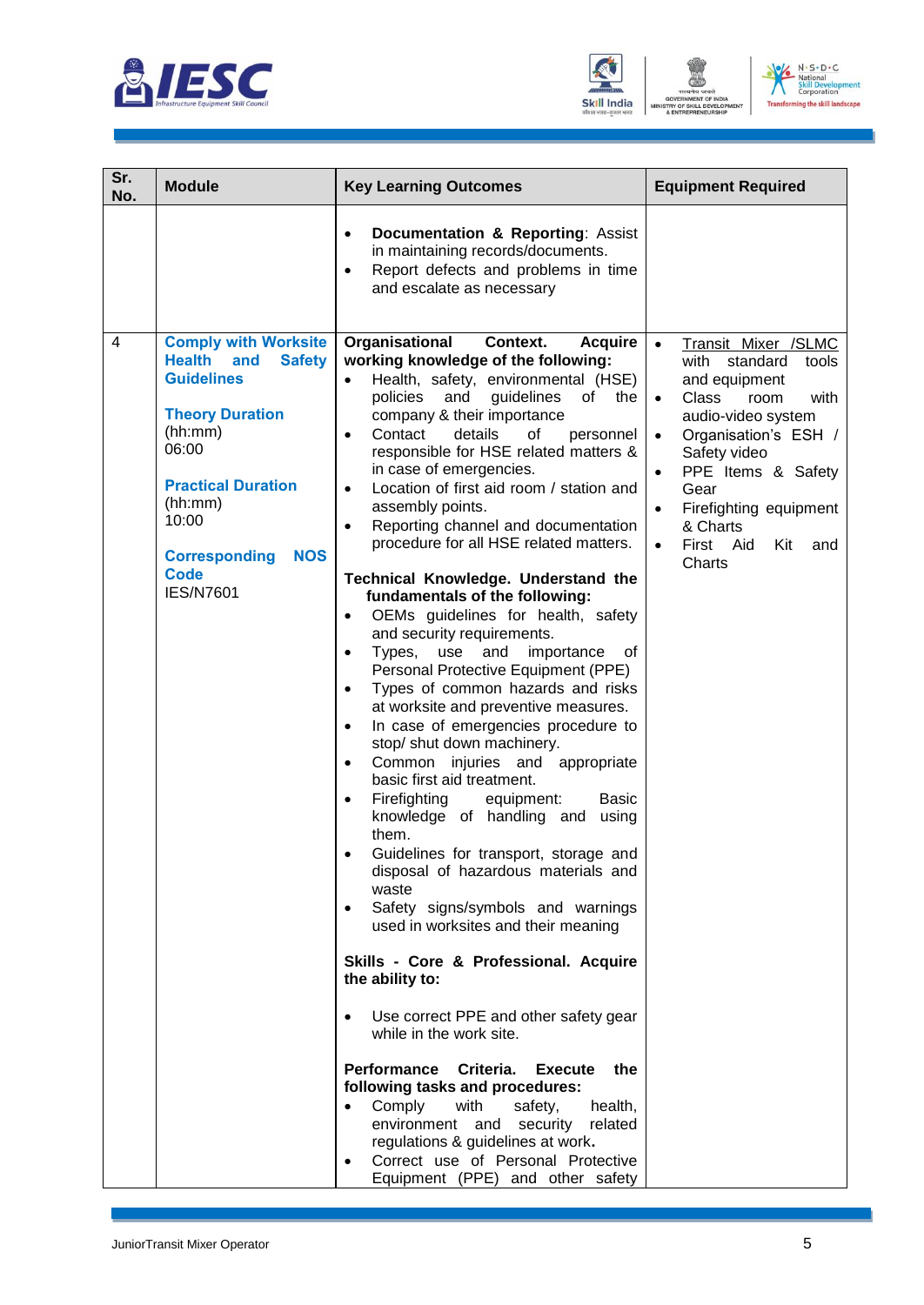





| Sr.<br>No. | <b>Module</b>                                                                                  | <b>Key Learning Outcomes</b>                                                                                                                                                                                                                                                                                                                                                                                                                                                                                                | <b>Equipment Required</b> |
|------------|------------------------------------------------------------------------------------------------|-----------------------------------------------------------------------------------------------------------------------------------------------------------------------------------------------------------------------------------------------------------------------------------------------------------------------------------------------------------------------------------------------------------------------------------------------------------------------------------------------------------------------------|---------------------------|
|            |                                                                                                | gear at work site.<br>Follow safety measures during<br>$\bullet$<br>operations to ensure health and safety<br>of self and others; general public not<br>at risk.<br>Operate<br>fire extinguishers<br>as<br>$\bullet$<br>applicable.<br>Support in administering basic first<br>$\bullet$<br>aid.<br>Record and report details as related to<br>$\bullet$<br>operations, incidents or accidents as<br>applicable.                                                                                                            |                           |
|            | <b>Total Duration</b><br><b>Theory Duration</b><br>40:00<br><b>Practical Duration</b><br>80:00 | <b>Unique Equipment Required:</b><br>Transit Mixer with standard tolls and equipment.<br>Adequate stocks of cement, sand and other aggregates.<br>Class room with audio-video projection system<br>٠<br>Manufacturers O and M Manual & Video<br>$\bullet$<br>Safety video<br>٠<br>PPE Equipment: Helmet, gloves, earplugs, goggles, safety shoes<br>٠<br>Firefighting equipment and 'How to Use' Charts<br>٠<br>First Aid Box and 'How to Do' Charts<br>$\bullet$<br>Open ground and Lab/Workshop/Covered Shed<br>$\bullet$ |                           |

Grand Total Course Duration: **120 Hours, 0 Minutes**

*(This syllabus/ curriculum has been approved by Infrastructure Equipment Skill Council)*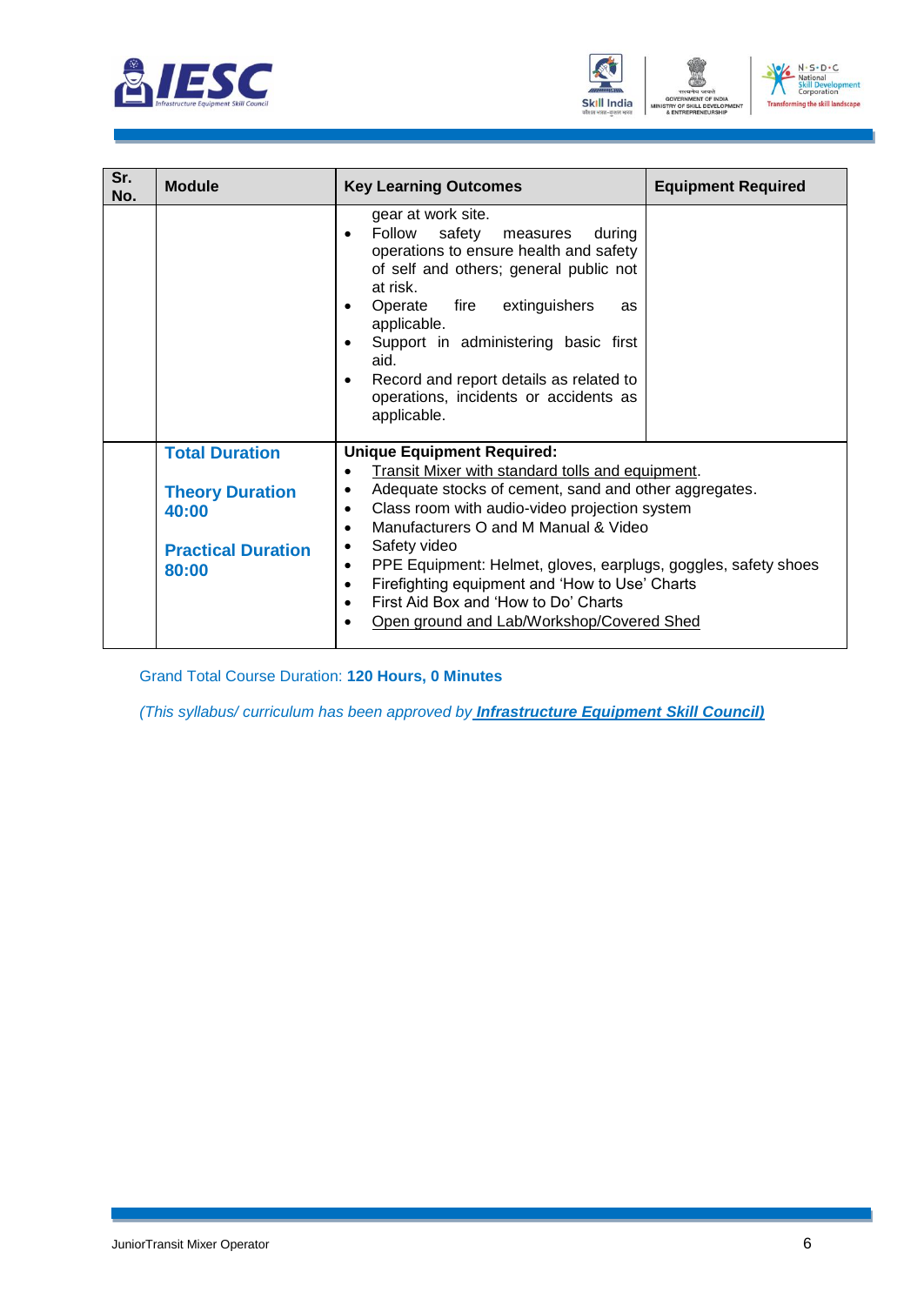



#### <span id="page-9-0"></span>**[Trainer Pre-requisites for Job role: "Junior Transit Mixer Operator"](#page-2-1)  [mapped to Qualification Pack: "IES/Q0119, v1.0"](#page-2-1)**

| Sr.<br>No.    | Area                                                          | <b>Details</b>                                                                                                                                                                                                                                                 |
|---------------|---------------------------------------------------------------|----------------------------------------------------------------------------------------------------------------------------------------------------------------------------------------------------------------------------------------------------------------|
| 1.            | <b>Description</b>                                            | To deliver accredited training service, mapping to the curriculum detailed<br>above, in accordance with the Qualification Pack "IES/Q 0119 Version 1.0".                                                                                                       |
| $\mathcal{P}$ | Personal<br><b>Attributes</b>                                 | Aptitude for conducting training, with strong communication and<br>interpersonal skills. Passion for training and developing others; well-<br>organised; and a team player. Eager to learn and keep oneself updated<br>with the latest in the mentioned field. |
| 3             | <b>Minimum</b><br><b>Educational</b><br><b>Qualifications</b> | Class 8 <sup>th</sup> ; preferably 10th                                                                                                                                                                                                                        |
| 4a            | <b>Domain</b><br><b>Certification</b>                         | Certified for Job Role: "Junior Transit Mixer Operator" mapped to QP:<br>"IES/Q 0119 - Version 1.0". Minimum accepted score 70%.<br>Desired: Certification Training in Transit Mixer Operations & Maintenance                                                  |
| 4b            | <b>Platform</b><br><b>Certification</b>                       | Certified for Job Role: "Trainer" mapped to Qualification Pack: SSC/1402.<br>Minimum accepted score 70%.                                                                                                                                                       |
| 5             | <b>Experience</b>                                             | Around 3 to 4 years' site experience in Transit Mixer Operations.<br>At least 1 to 2 years' experience in conducting O and M training<br>programs.                                                                                                             |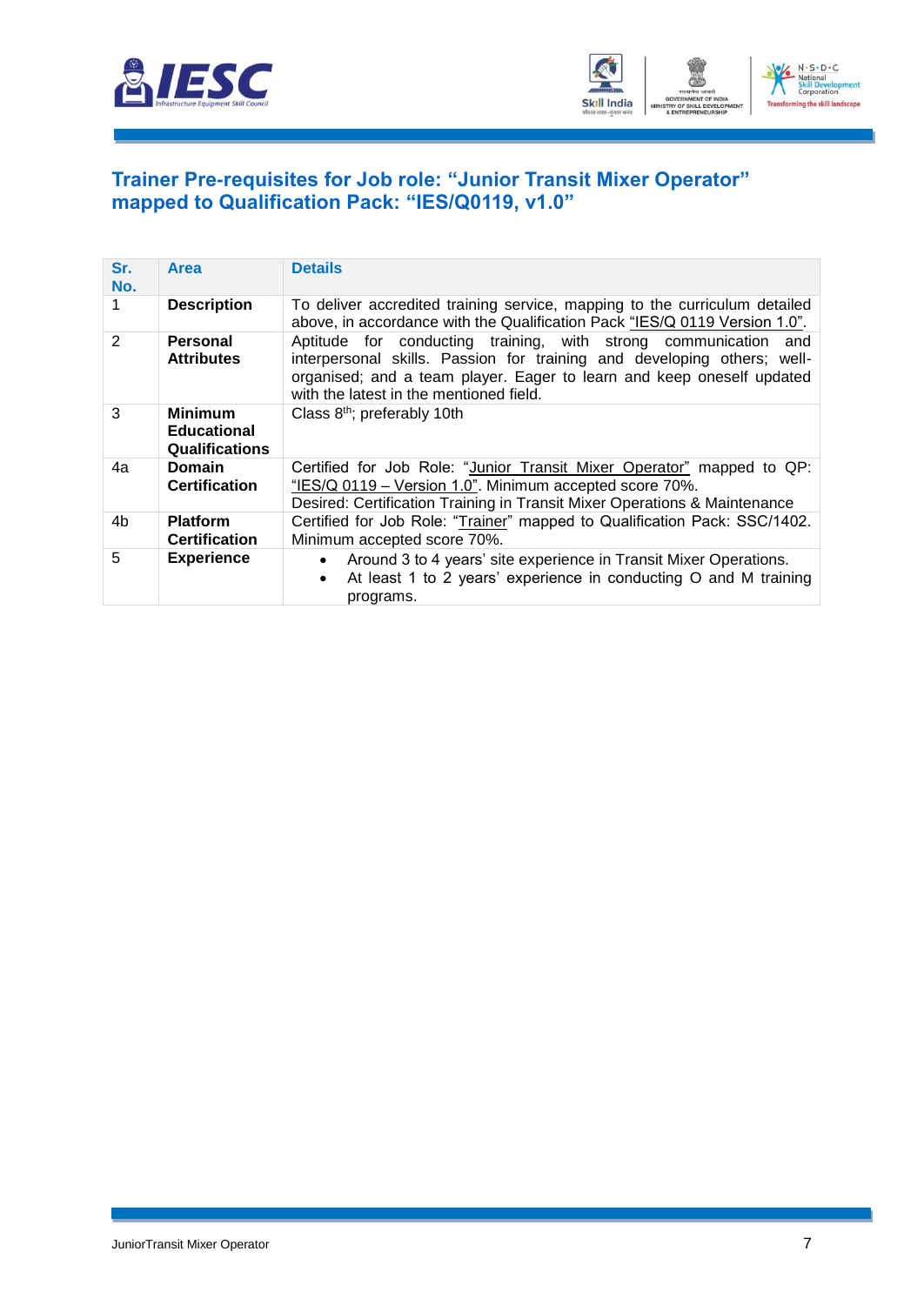



<span id="page-10-0"></span>

| <b>Assessment Criteria</b>  |                                      |
|-----------------------------|--------------------------------------|
| Job Role                    | <b>Junior Transit Mixer Operator</b> |
| <b>Qualification Pack</b>   | <b>IES/Q 0119 Version 1.0</b>        |
| <b>Sector Skill Council</b> | <b>Infrastructure Equipment</b>      |

| Sr.<br>No.     | <b>Guidelines for Assessment</b>                                                                                                                                                                                                                                                    |
|----------------|-------------------------------------------------------------------------------------------------------------------------------------------------------------------------------------------------------------------------------------------------------------------------------------|
|                | Criteria for assessment for Qualification Pack has been laid down based on the NOS's. Each<br>Performance Criteria (PC) has been assigned marks proportional to its importance within<br>NOS.SSC will also lay down proportion of marks for Theory and Skill Practical for each PC. |
| $\mathcal{P}$  | The assessment for the theory part will be based on knowledge bank of questions created by<br>the SSC.                                                                                                                                                                              |
| 3              | Individual assessment agencies will create unique question papers for theory part for each<br>candidate at each examination/training center (as per assessment criteria below)                                                                                                      |
| $\overline{4}$ | Individual assessment agencies will create unique evaluations for skill practical for every<br>student at each examination/training center based on this criteria.                                                                                                                  |
| 5              | To pass the Qualification Pack, every trainee should score a minimum of 40% in each NOS<br>and 50% aggregate                                                                                                                                                                        |
| 6              | In case of successfully passing only certain number of NOS's, the trainee is eligible to take<br>subsequent assessment on the balance NOS's to pass the Qualification pack.                                                                                                         |
|                |                                                                                                                                                                                                                                                                                     |
|                |                                                                                                                                                                                                                                                                                     |

|                                                                                                    |                                                                                                                                                                                             |                              | <b>Marks</b><br><b>Allocation</b> |               |                                   |
|----------------------------------------------------------------------------------------------------|---------------------------------------------------------------------------------------------------------------------------------------------------------------------------------------------|------------------------------|-----------------------------------|---------------|-----------------------------------|
| <b>Assessment</b><br><b>Outcomes</b>                                                               | <b>Assessment Criteria</b><br>for the outcome                                                                                                                                               | <b>Total</b><br><b>Marks</b> | Out of                            | <b>Theory</b> | <b>Skills</b><br><b>Practical</b> |
| 1. IES/N0155 Assist in<br>out<br>carrying<br>pre-<br>operation checks on a<br><b>Transit mixer</b> | PC <sub>1</sub><br>Visually inspect<br>the body components for<br>cracks and bearing wear                                                                                                   |                              | 3                                 | 1             | $\overline{2}$                    |
|                                                                                                    | PC <sub>2</sub> .<br>Tighten<br>the<br>wheel nuts firmly on the<br>ground<br>as<br>per<br>instructions<br>from<br>the<br>operator                                                           |                              | 3                                 | 1             | $\overline{2}$                    |
|                                                                                                    | PC3.<br>Assist<br>in<br>checking that oil levels of<br>transmission,<br>engine<br>radiator<br>coolant<br>and<br>brake<br>are<br>as<br>per<br><i>instructions</i><br>from<br>the<br>operator | 35                           | $\overline{4}$                    | 1             | 3                                 |
|                                                                                                    | PC4.<br>Assist<br>in<br>checking hydraulic<br>oil<br>levels as per instructions<br>from the operator                                                                                        |                              | 3                                 | 1             | $\overline{2}$                    |
|                                                                                                    | PC5. Check<br>water<br>system for leaks and<br>clean water pump filter<br>as per instructions from<br>the operator                                                                          |                              | 3                                 | 1             | 2                                 |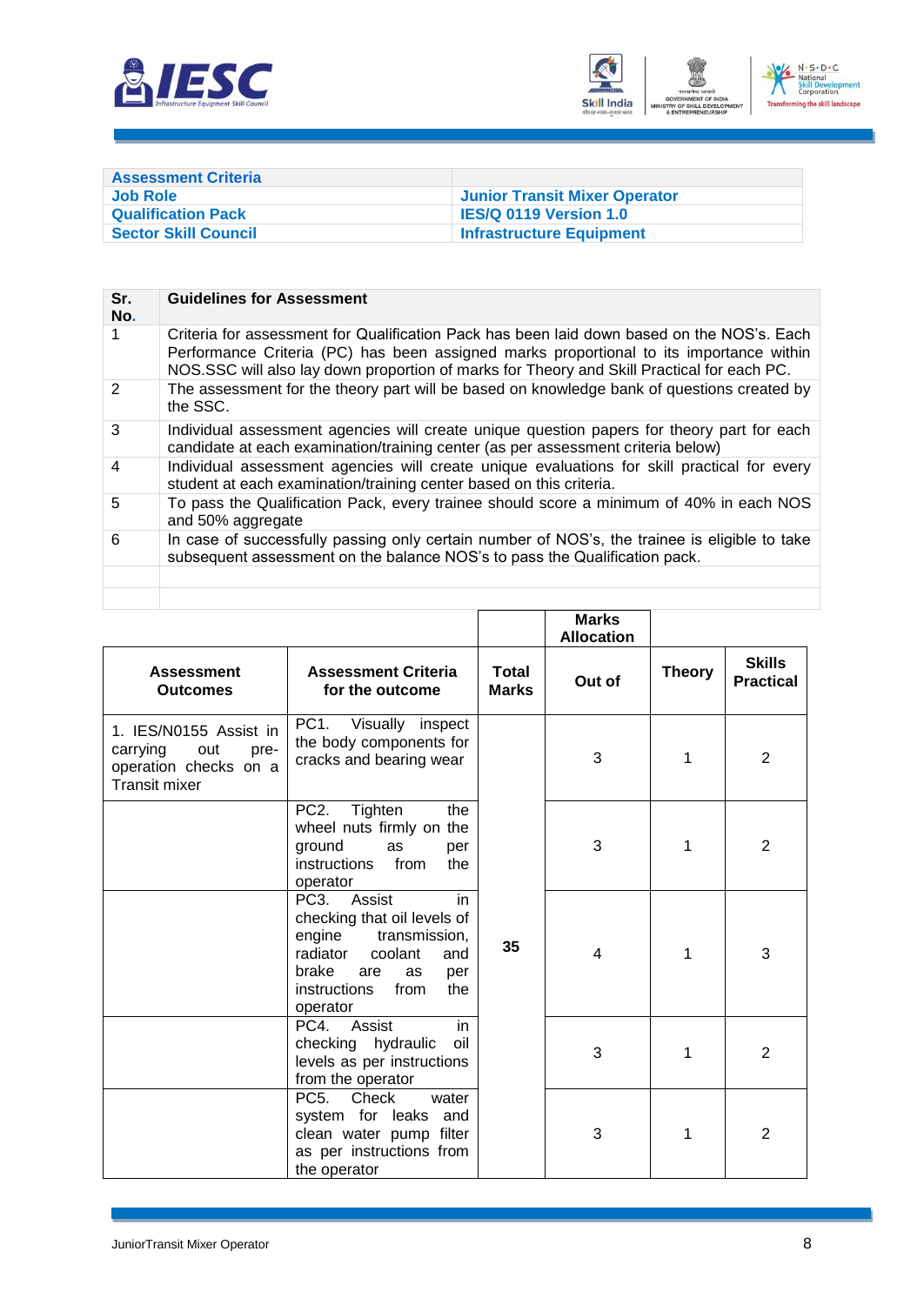





|                                                     | Clean the mixer<br>PC <sub>6</sub><br>drum as per instructions<br>from the operator                                                                                                                     |              | 4              | 1              | 3              |
|-----------------------------------------------------|---------------------------------------------------------------------------------------------------------------------------------------------------------------------------------------------------------|--------------|----------------|----------------|----------------|
|                                                     | PC7. Lubricate all the<br>moving joints as<br>per<br>instructions<br>from<br>the<br>operator/ supervisor                                                                                                |              | 3              | 1              | $\overline{2}$ |
|                                                     | Ensure that the<br>PC8.<br>is clear<br>of all<br>area<br>and<br>personnel<br>before<br>equipment<br>moving                                                                                              |              | 3              | 1              | $\overline{2}$ |
|                                                     | Assist<br>PC9.<br>in<br>conducting checks<br>to<br>ensure proper condition<br>of parking brake, main<br>horn, reverse horn and<br>head<br>light<br>as<br>per<br>instructions<br>from<br>the<br>operator |              | 3              | 1              | $\overline{2}$ |
|                                                     | PC10. Assist<br>in<br>maintaining<br>a<br>checking/maintenance<br>logbook to record<br>all<br>activities<br>performed<br>before<br>starting<br>the<br>machine                                           |              | 3              | 1              | 2              |
|                                                     | PC11. Report defects<br>precisely to the operator<br>if beyond scope of the<br>role                                                                                                                     |              | 3              | 1              | $\overline{2}$ |
|                                                     |                                                                                                                                                                                                         | <b>Total</b> | 35             | 11             | 24             |
| 2. IES/N0156 Assist in<br>operating a transit mixer | PC <sub>1</sub><br>Check for loose<br>soil,<br>hidden<br>deep<br>trenches<br>marshy<br>or<br>patches where a mixer<br>could get stuck                                                                   |              | 1              | 0              | 1              |
|                                                     | Fill water tanks<br>PC2.<br>ready for daily use as<br>per instructions from the<br>operator/ supervisor                                                                                                 |              | $\overline{2}$ | 0              | $\overline{2}$ |
|                                                     | Check<br>PC <sub>3</sub> .<br>for<br>hazards and risks, and<br>ensure safety of self,<br>other<br>personnel<br>and<br>equipment                                                                         | 30           | 3              | 1              | 2              |
|                                                     | Remove<br>PC4.<br>the<br>obstacles if any during<br>the loading process per<br>instructions<br>from<br>the<br>operator                                                                                  |              | 4              | $\overline{2}$ | $\overline{2}$ |
|                                                     | PC <sub>5</sub> .<br>Assist in loading<br>correct proportions of                                                                                                                                        |              | 3              | 1              | $\overline{2}$ |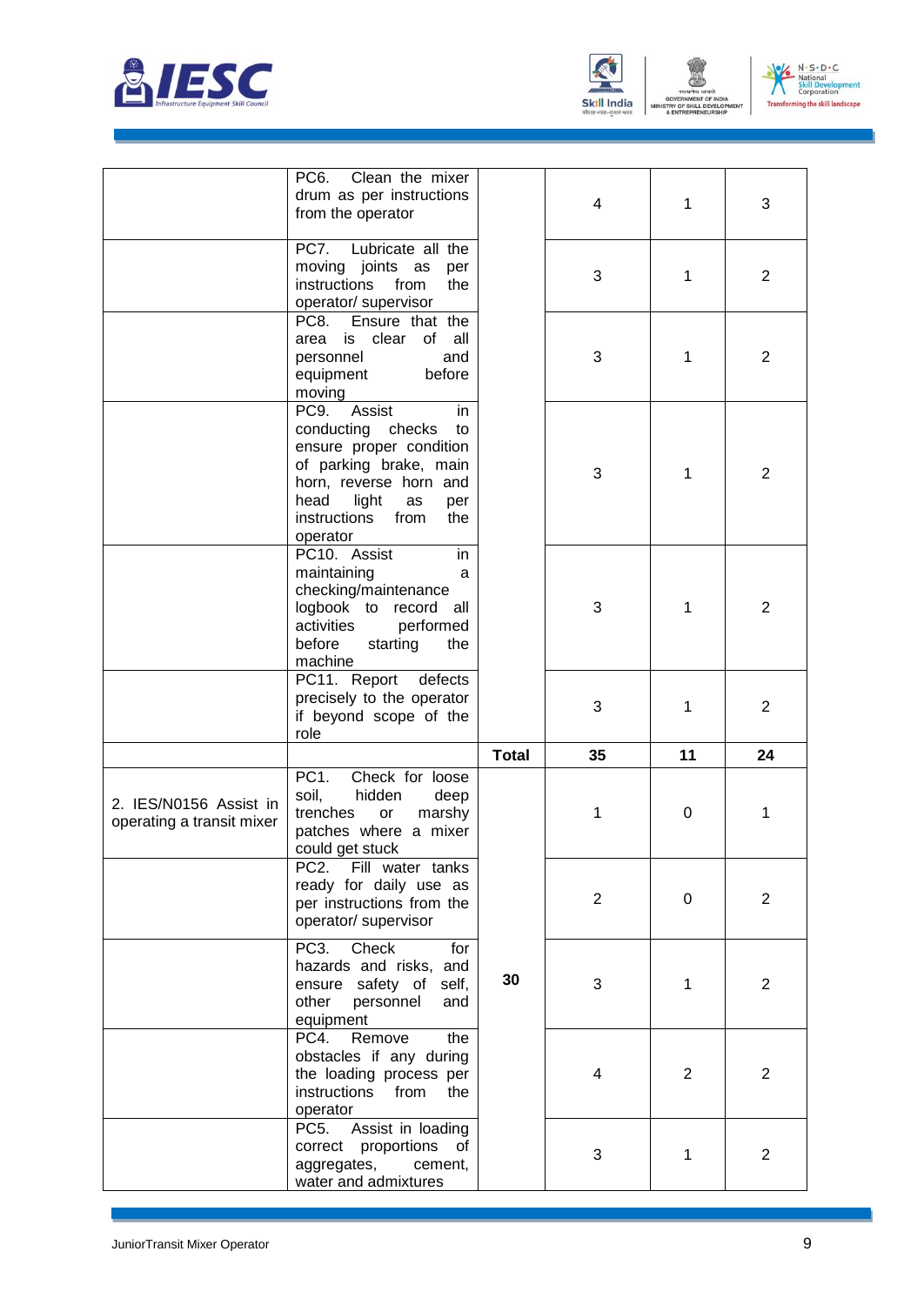





|                                                                       | PC <sub>6</sub> .<br>Check<br>for<br>correct direction of drum<br>rotation during mixing as<br>per instructions form the<br>operator            |              | $\overline{2}$ | 0              | $\overline{2}$ |
|-----------------------------------------------------------------------|-------------------------------------------------------------------------------------------------------------------------------------------------|--------------|----------------|----------------|----------------|
|                                                                       | PC7.<br>Guide<br>the<br>operator in keeping a<br>safe distance from other<br>vehicles                                                           |              | 3              | $\overline{2}$ | 1              |
|                                                                       | PC8.<br>Guide<br>the<br>operator in parking the<br>transit mixer on firm,<br>level ground                                                       |              | 3              | 1              | $\overline{2}$ |
|                                                                       | PC9.<br>Assist<br>in.<br>determining a position<br>for<br>discharging<br>the<br>concrete safely and as<br>per instructions from the<br>operator |              | 1              | 0              | 1              |
|                                                                       | PC10. Assist<br>the<br>operator in discharge of<br>concrete to the desired<br>location s                                                        |              | $\overline{2}$ | 0              | 2              |
|                                                                       | PC11. Clean<br>the<br>bucket,<br>drum<br>and<br>concrete-skid as per the<br>instructions<br>from<br>the<br>operator                             |              | 3              | 1              | $\overline{2}$ |
|                                                                       | PC12. Assist<br>in.<br>removing<br>attachments<br>after<br>use<br>as<br>per<br>instructions<br>from<br>the<br>operator                          |              | 3              | 1              | 2              |
|                                                                       |                                                                                                                                                 | <b>Total</b> | 30             | 9              | 21             |
| 3. IES/N0157 Assist in<br>regular maintenance of<br>the transit mixer | PC <sub>1</sub> .<br>Clean footplates,<br>pedals and steps free<br>from mud, dirt, ice and<br>snow at regular intervals                         |              | 1              | 0              | 1              |
|                                                                       | PC <sub>2</sub> .<br>Check<br>and<br>maintain the tire rims, air<br>pressure, wheel nuts and<br>treads as per instructions<br>from the operator | 20           | $\mathbf{2}$   | 1              | 1              |
|                                                                       | PC <sub>3</sub> .<br>Replenish<br>coolants, lubricants and<br>fluids everyday as per<br>instructions<br>from<br>the<br>operator                 |              | 1              | 0              | 1              |
|                                                                       | PC4.<br>Lubricate all the<br>moving<br>joints<br>in<br>the<br>mixer<br>the<br>as<br>per<br>instructions<br>from<br>the<br>operator/ supervisor  |              | $\overline{2}$ | 1              | 1              |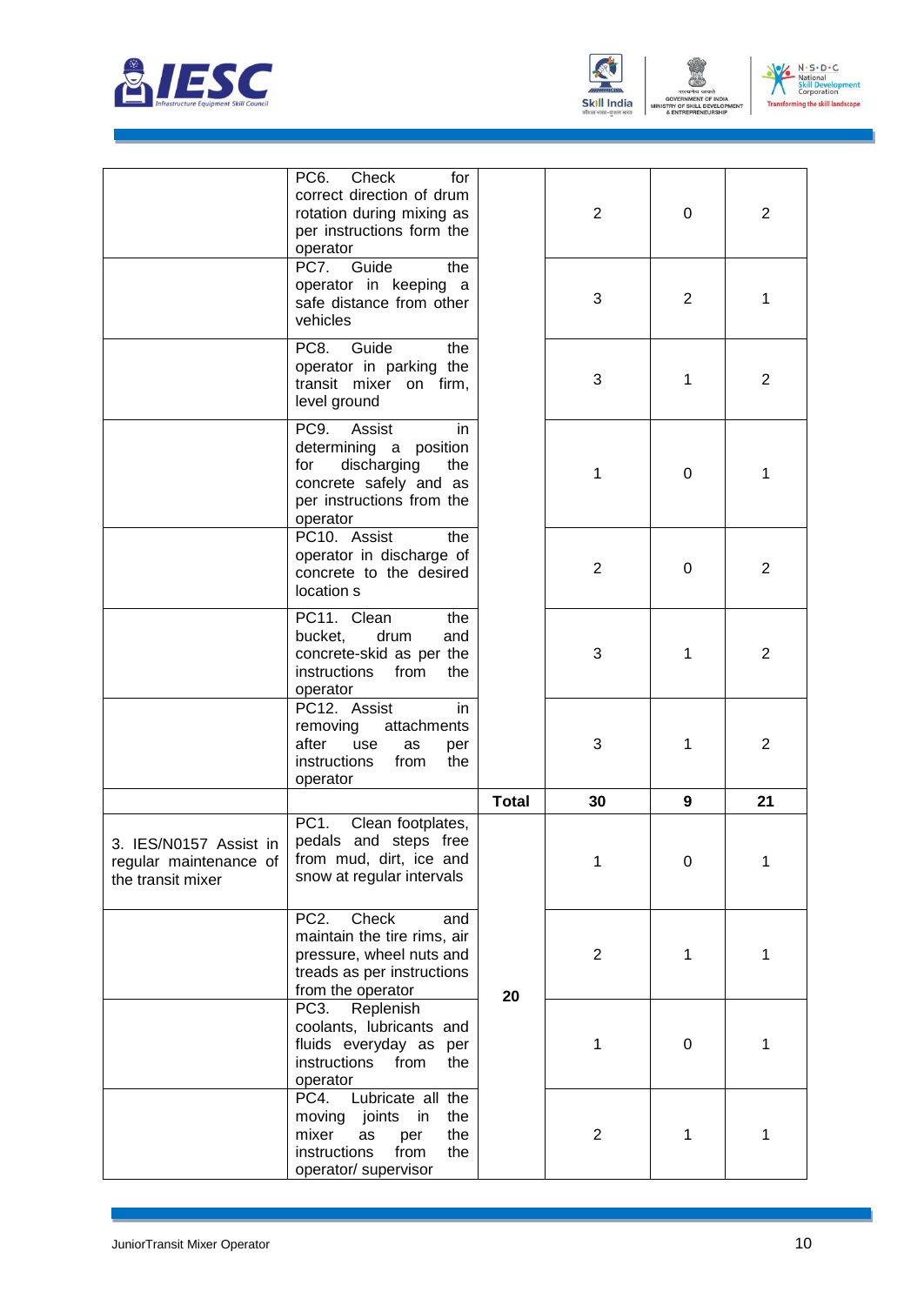





|                                                                      | PC <sub>5</sub> .<br>Clean and adjust<br>windows mirrors, lights<br>and reflectors daily as                                                                                                                                              |              | 1              | 0 | 1           |
|----------------------------------------------------------------------|------------------------------------------------------------------------------------------------------------------------------------------------------------------------------------------------------------------------------------------|--------------|----------------|---|-------------|
|                                                                      | per instructions from the<br>operator/ supervisor<br>PC6.<br>Assist<br>in                                                                                                                                                                |              |                |   |             |
|                                                                      | checking battery levels<br>and condition of<br>the<br>terminals<br>as<br>per<br>instructions<br>from<br>the<br>operator/ supervisor                                                                                                      |              | 1              | 0 | 1           |
|                                                                      | Adjust alternator<br>PC7.<br>belt tension and feed<br>pump while engine is off                                                                                                                                                           |              | $\overline{2}$ | 1 | 1           |
|                                                                      | PC8.<br>Keep the tools in<br>the<br>appropriate place<br>after use                                                                                                                                                                       |              | $\overline{2}$ | 1 | 1           |
|                                                                      | PC9.<br>Assist<br>in<br>ensuring the machine is<br>on firm and level ground<br>before<br>attempting<br>to<br>out<br>carry<br>any<br>maintenance;<br>track<br>machine operating hours<br>assess<br>the<br>right<br>to<br>service schedule |              | 1              | 0 | 1           |
|                                                                      | PC10. Ensure<br>that<br>bucket arm is lowered<br>before any maintenance<br>operations                                                                                                                                                    |              | 2              | 1 | 1           |
|                                                                      | PC11. Handle<br>and<br>dispose waste based on<br>environmental guidelines<br>at the work place                                                                                                                                           |              | 1              | 0 | 1           |
|                                                                      | with<br>PC12. Comply<br>safety requirements such<br>as confined space, lock-<br>out procedures                                                                                                                                           |              | $\overline{2}$ | 1 | 1           |
|                                                                      | PC13. Assist<br>in<br>maintaining records and<br>documentation<br>relating<br>to service, such as log<br>books, repair lists, etc.                                                                                                       |              | 1              | 0 | 1           |
|                                                                      | PC14. Follow reporting<br>procedures as laid down<br>by the employer                                                                                                                                                                     |              | 1              | 0 | 1           |
|                                                                      |                                                                                                                                                                                                                                          | <b>Total</b> | 20             | 6 | 14          |
| 4. IES/N7601 Comply<br>with worksite health and<br>safety guidelines | PC1. Comply with safety,<br>health,<br>security<br>and<br>environment<br>related<br>regulations/ guidelines at<br>the work site                                                                                                          | 15           | $\overline{2}$ | 1 | $\mathbf 1$ |